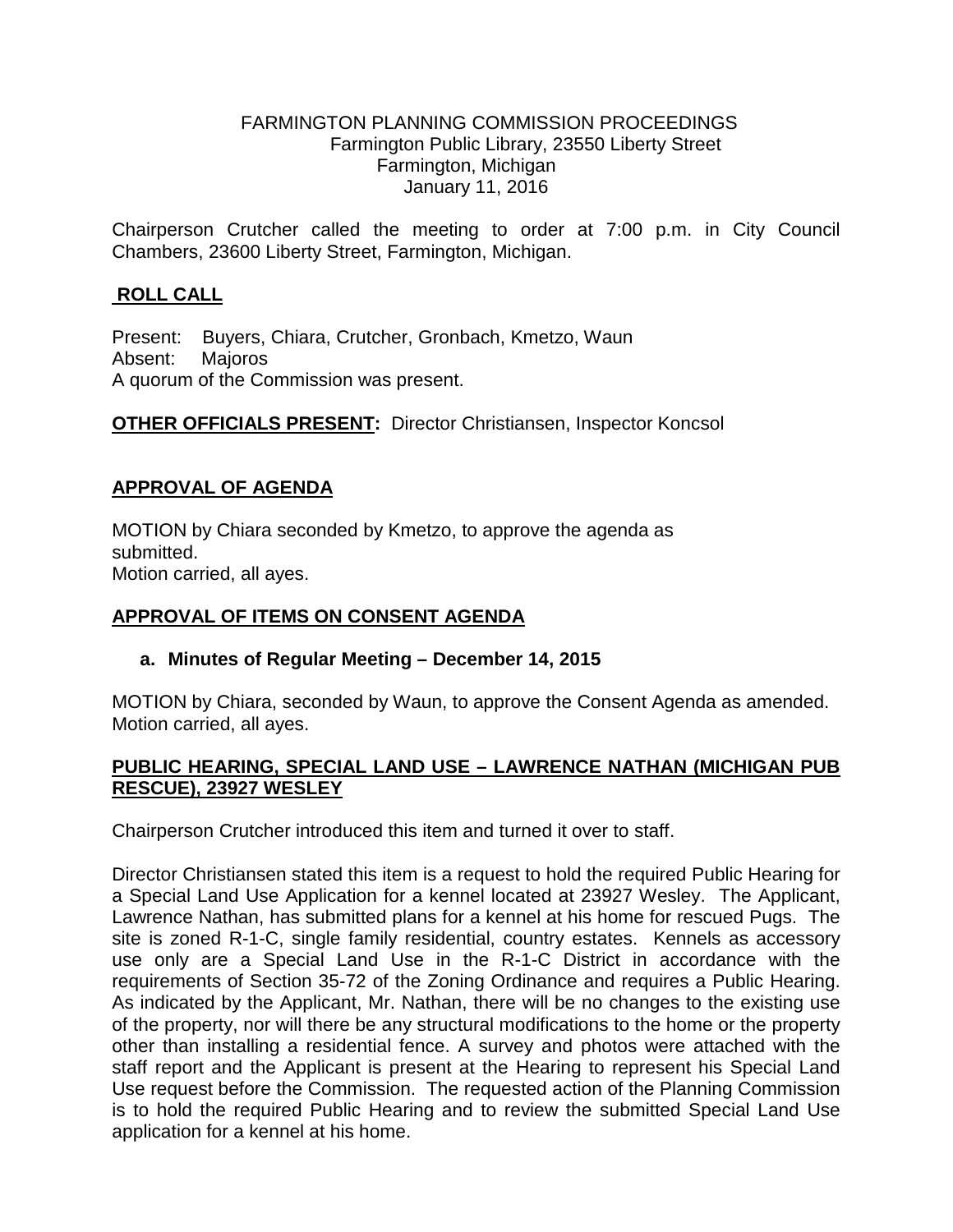Chairperson Crutcher invited the Applicant to come to the podium.

Lawrence Nathan, 23927 Wesley, came to the podium. He stated they are basically asking for no structural changes to the home, no outside kennels, and to continue what they have been doing for the last sixteen years which is bringing Pugs to their home that need to be rescued. He stated they are asking for a kennel license so they can have more than three dogs at any given time because there are often not enough foster homes to take care of the dogs that are coming out of shelters and kill shelters and so forth and that nothing will change from what they've been doing for sixteen years.

Christiansen showed the subject property on the screen and the home located on the west side of Wesley, north of Oakland Avenue, a single family residence within an existing single family neighborhood. The property is zoned R-1-C, Country Estates. He indicated that Ordinance requirements permits a maximum of three dogs, or three domestic pets, per single family residential property. As such, the activity that the Nathans have been conducting at their home when there are more than three dogs, doesn't comply with that ordinance requirement. However, the Zoning Ordinance does allow them to seek a special approval from the Planning Commission, because in the R-1-C kennels are permitted. He stated Mr. Nathan filled out a Special Land Use application and provided a narrative as well, indicating that Michigan Pug Rescue, "Pug Love", is a 501(c)3 not-for-profit rescue organization founded in April of 2000 by Mr. Nathan and his wife. It is a foster home based organization where the Pugs live in a foster home until such time as they are adopted to their permanent home. To date the organization has rescued in excess of 625 Pugs and Pug mixes. He cited the purpose of the organization and indicated what's important is how it functions. One of the most important aspects of a Special Land Use is that it cannot change the character of a neighborhood, in this case, a single family neighborhood, it can't result in a negative impact on the adjacent property or can't negatively impact the values of properties in the neighborhood. Christiansen indicated that the Nathans have been conducting this operation at this home for sixteen years, it is a completely enclosed operation, that the dogs, the Pugs, are brought in the house in a contained fashion using crates. He stated the Nathans keep the yard clean on a daily basis and the dogs are not outside for any extended periods of time. He stated there will be no structures associated on the exterior of the house, no kennels, no doghouses, nothing like that. Christiansen stated the rescue operation usually doesn't exceed housing fourteen dogs except under special circumstances and generally the number is eight to ten.

Photographs were shown of the existing home on Wesley and the Applicant described them in detail. The Applicant described the fence that will be constructed as a 6-foot vinyl privacy fence, almond in color, situated within their lot line which Christiansen stated is a permitted use under the fence regulations.

Crutcher inquired if a permit is required and the Applicant responded they have already obtained the permit for the fence and it has been approved.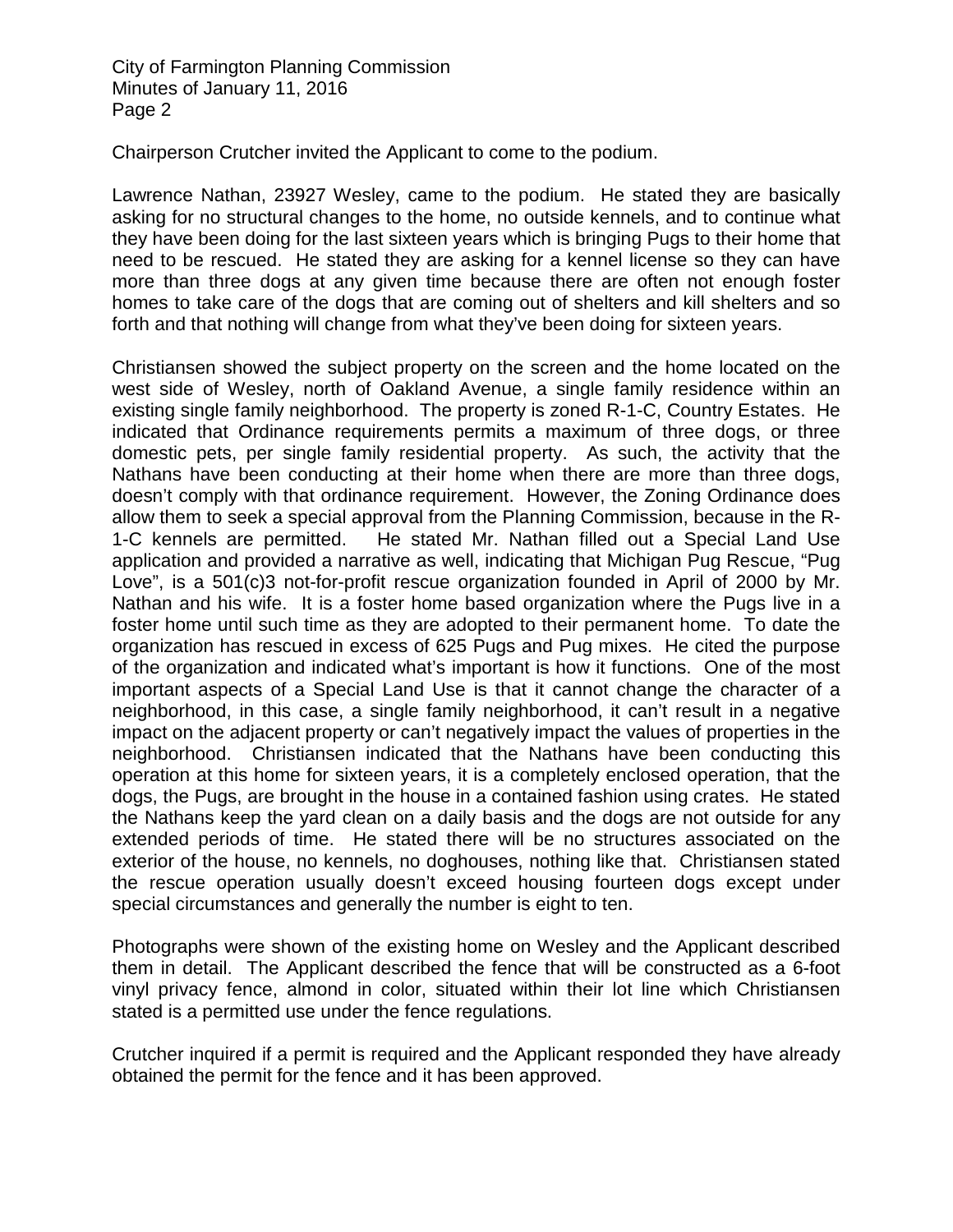Chairperson Crutcher then stated thirteen letters of emails of support were received in favor of the Nathan's request, and no letters opposing.

MOTION by Chiara, seconded by Waun, to open the Public Hearing. Motion carried, all ayes.

(Public Hearing opened at 7:15 p.m.)

#### PUBLIC HEARING

Crutcher invited anyone who would like to comment to come to the podium and stated their name and address for the record.

Joe Dompierre, who lives kitty corner from Mr. Nathan, commended the Nathans for the job they do but stated concern over the definition of "kennel" versus the operation as it exists today and asked what is allowed under the definition of kennel.

Christiansen responded that a kennel is defined as more than three dogs but that no dog kennels or doghouses will be a part of the Special Land Use request so no other structures will be allowed and further discussion was held.

Marie Sklag, 29127 Lyndon, Livonia, stated she is the Director of Community Outreach for the Michigan Human Society and she also volunteers as president of the Michigan Animal Adoption Network and the Animal Care Network. She indicated she has known the Nathans for a little over ten years and are a current Michigan Humane Society transfer partner. She described the role of the transfer partner and the strict criteria that is followed in becoming one. She stated the Nathans have played a significant role in facilitating the process and stated that one of their transfer candidates was present at the hearing tonight, Mikey the Pug, who came with Judge Sabrina Johnson. She talked about the medical history of Mikey and how instrumental the Nathans were in getting him ready for adoption. She stated her support of the Nathans and the work that they do on behalf of the rescue community.

Judge Sabrina Johnson, 621 Magnolia Drive, Inkster, also spoke on the Nathans' behalf in support of their Michigan Pug Rescue organization.

Ken Cobb, who lives directly behind the Nathans, stated he talked to Larry Nathan about tree removal in the back of his property that abuts his and stated his understanding of the conversation was that he would not cut down the rest of the trees but build the fence right where the trees end on his property. The Applicant responded that some of the trees will need to be cut back, but they will not cut them down.

Jeremy Jaworsky, who lives across the street from the Nathans, spoke in support of the Special Land Use request by the Nathans and commended them on their operation.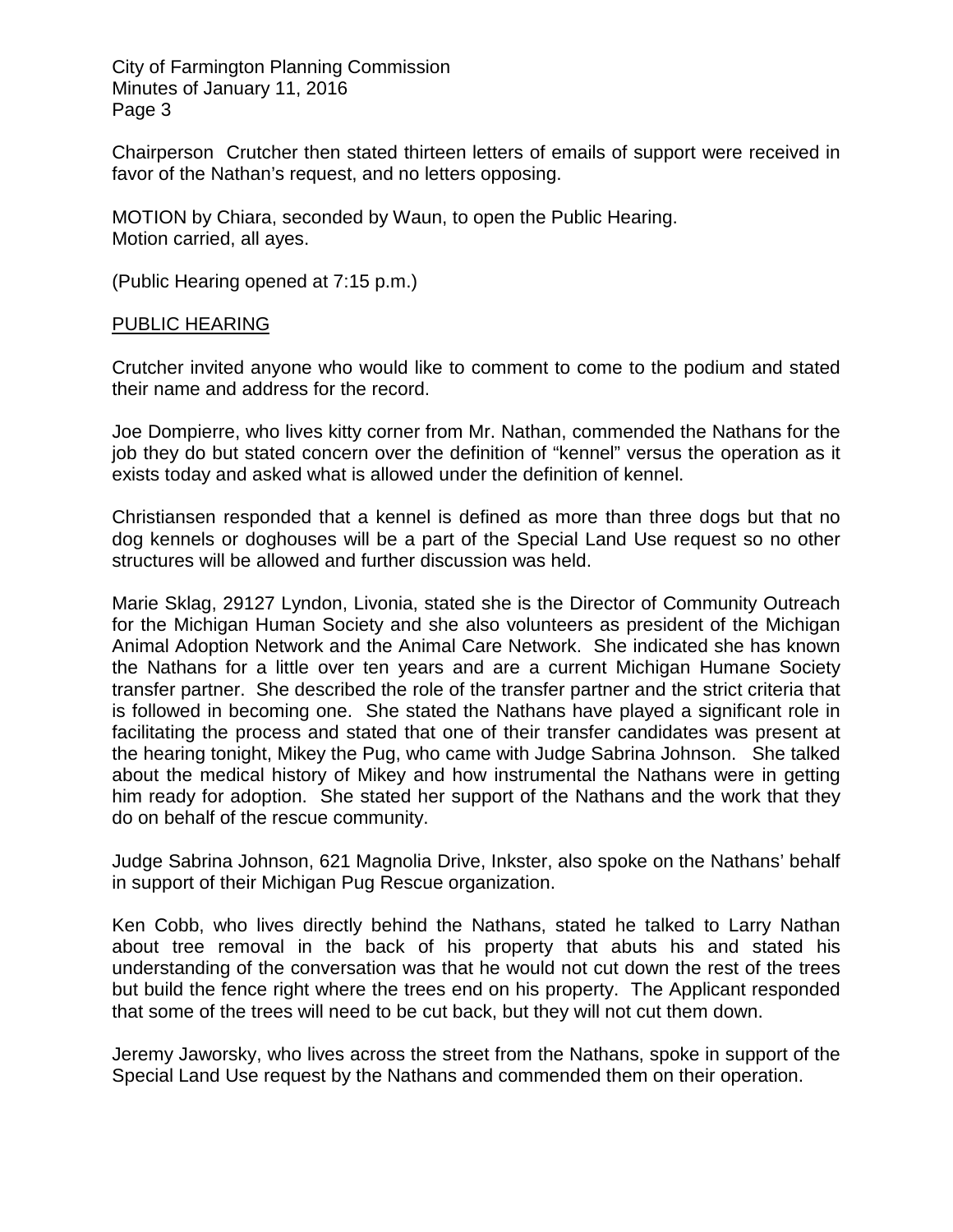Fred Rossman, 7249 Westchester, West Bloomfield, stated he has known the Nathans for roughly twenty years and has been in their home many times and stated that it was kept clean and praised the Nathans for their dedication to their Pug Rescue operation and asked the Commission to grant their request.

Derek Steel, 23907 Wesley Drive, the house directly next to the Nathans, spoke about being bothered by the dogs barking when they saw people and was glad to hear that a privacy fence was being installed. He brought up the fact that the Commission's job was to consider how the operation affected the neighborhood and to take into consideration that it may devalue the properties in the neighborhood. He raised the question of the Special Land Use staying with the owner and not the property itself and said that through the research he has done that there can be a 5 to 10 percent devaluation of homes directly around a kennel and that Google Maps shows that there is a Pug Rescue right next to his home.

Buyers asked Steel if his concerns pertaining to noise, dogs attracted to the fence, if that could be mollified by the installation of evergreens, arborvitaes or some kind of greenbelt and Steel responded that the privacy fence may suffice but would not know until it is installed.

Gronbach asked how long Steel had lived next door to the Nathans and he responded four years.

Ryan Bennett, 23970 Wesley, stated he moved into the residence about four years ago this January and had no idea there was a Pug Rescue across the street until he met Mr. Nathan when he was walking one of his own Pugs. He stated the Nathans yard is the nicest on the street and that he spends a lot of time outdoors and does not hear the dogs and spoke in support of the Special Land Use request.

Howard Wallach stated he has had the pleasure of knowing the Nathans for 25 to 30 years as he is their lawyer and he represents the company, Pug Rescue. He stated in his experience in working with them, the Nathans are people who always want to try to comply and he spoke highly of their standards and ethics in being good neighbors and encouraged the Commission to grant their request.

Dr. Karen Norbusky, Allen Animal Hospital, 19066 Farmington Road, stated she has been working with the Nathans and Michigan Pug Rescue for several years and indicated that many of the animals are true "throwaways", not wanted by anyone else although they are salvageable, but need extensive care and looked after for weeks or months until they are adoptable. She stated the Nathans have generously opened their own home to care for these animals so their lives could be saved. She spoke in support of their request and hoped that they are allowed to continue their work.

Kelly Vidassy, 36684 Richland, Livonia, stated she used to foster for the Nathans and indicated they are genuinely concerned about the Pugs and go to the foster homes to ensure they are in compliance and encouraged the Commission to grant their request.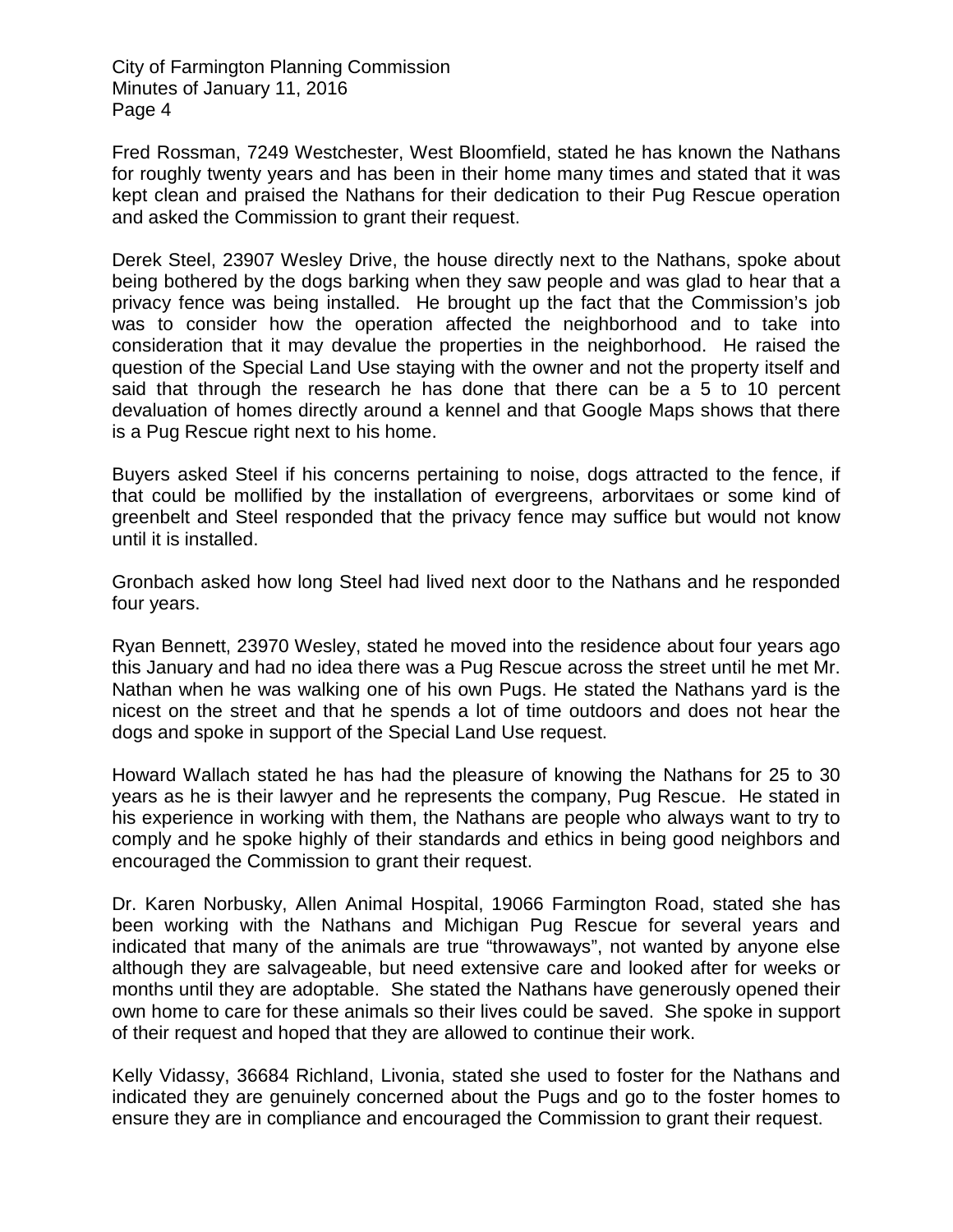Connie Jordan, stated that her and her husband Jack lived in Farmington for thirty-eight years by the Nathans and have known them for twenty years. She spoke highly of their upkeep of their home and property and were great neighbors.

Ken Cobb, who lives on Whitaker in the house directly behind the Nathans, asked what impact granting this would have on the value of the homes in the neighborhood, and asked the Commission to explore what neighboring communities have done in like instances.

MOTION by Gronbach, seconded by Buyers, to close the Public Hearing. Motion carried, all ayes.

(Public Hearing closed at 7:45 p.m.)

The floor was then opened for questions from the Commissioners.

Chiara inquired of the Applicant who pays for the veterinary care for the animals and Nathan responded the organization will pay but if they don't have the money, they pay the bill themselves. Nathan stated the organization does fundraising to help with costs as well as private donations.

Chiara then asked if all of the dogs are adopted out and Nathan replied once in a while they will have to euthanize one if it is deemed not to be adoptable which means it bit somebody. He cited an example of a dog that was rescued from a kill shelter that was ten years old and ended up blind and deaf and that they cared for the dog for the remaining years of his life at their home as a permanent foster.

Buyers asked if all the dogs are spayed or neutered and Nathan responded yes. Buyers then inquired about breeding and Nathan indicated that won't deal with breeders and that all the dogs have to medically cleared by a doctor or they can't be adopted out.

Buyers inquired where the dogs are housed and Nathan responded in the bedroom. Buyers asked how many bedrooms are in the home and Nathan responded four, one being used for the animals.

Buyers then asked about the fence being installed and Nathan responded it is a 6-foot vinyl privacy fence. Buyers then asked how far it will extend and Nathan stated there will be gates with lattices on the front at the top.

Buyers confirmed the comment from Mr. Cobb, the neighbor, that the Nathans will just be trimming the trees but not cutting them down and he responded in the affirmative. He then asked considering the comments from the other neighbor, Mr. Steel, had he thought of augmenting in addition to the privacy fence with arborvitaes or evergreens and Nathan responded no as the privacy fence is opaque and further discussion was held.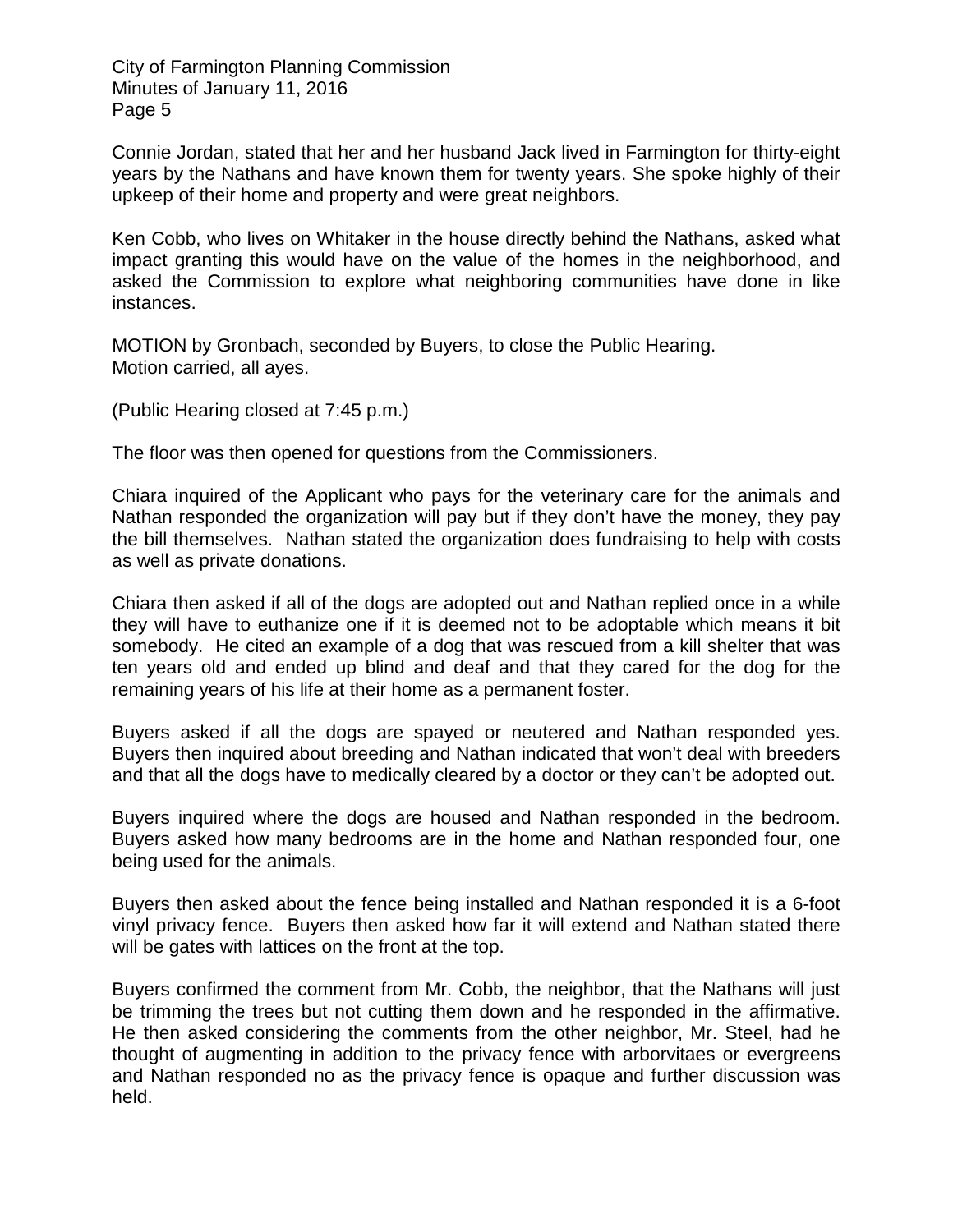Nathan also informed the Commission that his home had received a Beautification Award from the City in the past, approximately four or five years ago.

Kmetzo asked the Applicant how many Pug rescue organizations there are in the State of Michigan and he responded two others. She then inquired the area in which they're located and he responded there is one in Wixom and one in the middle part of the State. She then asked how many foster homes he is working with now and he responded five. She then asked if there was a limit that he and wife had discussed on the number of dogs and he stated eight to ten maximum.

Gronbach asked of Administration if the Commission was to approve the Special Land Use, can it be restricted to a particular breed such as Pugs or a size and Christiansen responded that the specifics are spelled out in the Special Land Use application and must meet certain criteria and that the Commission can set any conditions that they feel are reasonable to granting approval and would be specific to the current owner and not the land.

Gronbach then asked why this issue surfaced after sixteen years and Christiansen replied that a complaint was filed and raised awareness and quoted the minutes from the prior meeting.

Nathan stated that they had approached the City sixteen years ago when they first started doing rescue and asked if there was a problem and was told as long as there were no complaints, it wasn't an issue

Kmetzo asked for the official definition of kennel as described in the Zoning Ordinance and Buyers read the language of the ordinance.

Christiansen elaborated on the answer by saying the definition of kennel in this case would be the housing and keeping of more than three domestic animals.

Buyers stated that it is obvious based on the number of people that came to speak on the Nathans behalf in support, albeit not completely unanimous, that there's a great deal of support, a lot of people that aren't aware that the enterprise has been conducted for the past sixteen years, and there's a lot going on in support of the Nathans position as well as being partnered with a very well-known entity, the Michigan Humane Society, who is particular about choosing someone as a transfer partner, and accomplishing a great deal of public good, but that the concerns of Mr. Steel and other neighbors with respect to property values, that he would like to make a motion to approve with conditions.

MOTION by Buyers, supported by Gronback, to approve the Special Land Use Request for Lawrence Nathan, (Michigan Pug Rescue), 23927 Wesley, with the following n conditions: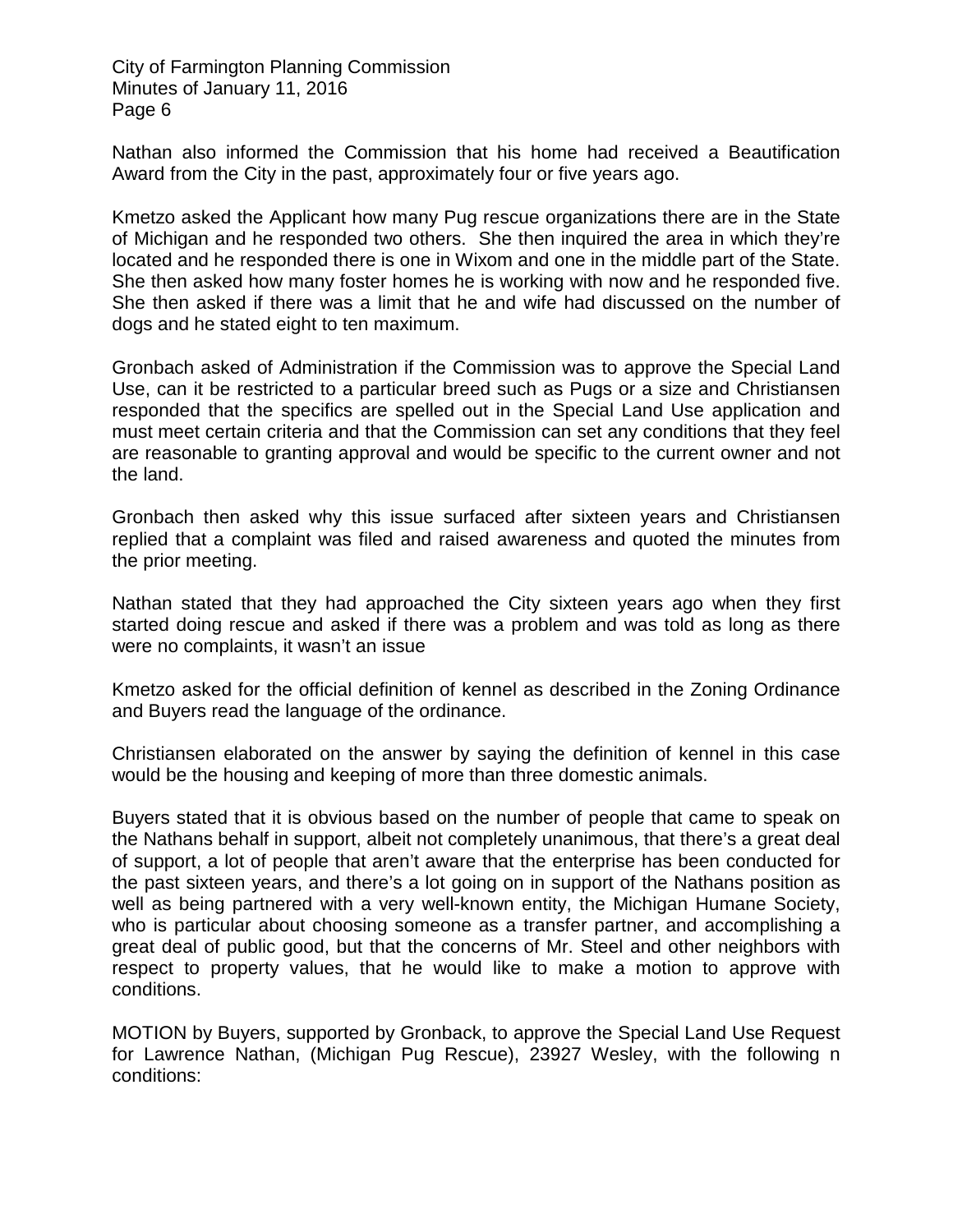- 1. That a six-foot vinyl opaque privacy fence will be installed;
- 2. That waste is to be picked up not less frequently than every other day;
- 3. That the approval be limited to a maximum of ten animals at a time;
- 4. That all animals be spayed or neutered;
- 5. That there be no breeding of animals;
- 6. That this Special Land Use Request is limited to the Applicant only, Lawrence Nathan, that it shall not run with the land;
- 7. All animals shall be housed inside the residential dwelling located at 23927 Wesley, except as required for sanitary purposes and limited exercise;
- 8. That the trees at the rear of the yard be trimmed, not cut down;
- 9. That this be specifically limited to Pugs and Pug mix breeds only.

The Applicant asked that his wife's name be included in the motion and Buyers agreed to the amendment.

Christiansen offered a friendly amendment to the motion to include is that there's an indication by the Planning Commission in their action, that the primary use of the home remains single family residential, and the Special Land Use is accessory to the single family residential use and that no changes to the exterior of the home with respect to a kennel operation is to take place as indicated by the Applicant and that it remains currently as is, a single family residential dwelling.

Buyers amended his motion to include the condition stated by Christiansen.

MOTION by Buyers, supported by Gronbach, to approve the Special Land Use Request of Lawrence and Barbara Nathan (Michigan Pug Rescue), 23927 Wesley with the following conditions:

- 1. That a six-foot vinyl opaque privacy fence will be installed;
- 2. That waste is to be picked up not less frequently than every other day;
- 3. That the approval be limited to a maximum of ten animals at a time;
- 4. That all animals be spayed or neutered;
- 5. That there be no breeding of animals;
- 6. That this Special Land Use Request is limited to the Applicants only, Lawrence and Barbara Nathan, that it shall not run with the land;
- 7. All animals shall be housed inside the residential dwelling located at 23927 Wesley, except as required for sanitary purposes and limited exercise;
- 8. That the trees at the rear of the yard be trimmed, not cut down;
- 9. That this be specifically limited to Pugs and Pug mix breeds only.
- 10. That the primary use of the home remains single family residential use and that no changes to the exterior of the home with respect to a kennel operation is to take place as indicated by the Applicant and that it remains currently as is, a single family residential dwelling.

MOTION carried, all ayes.